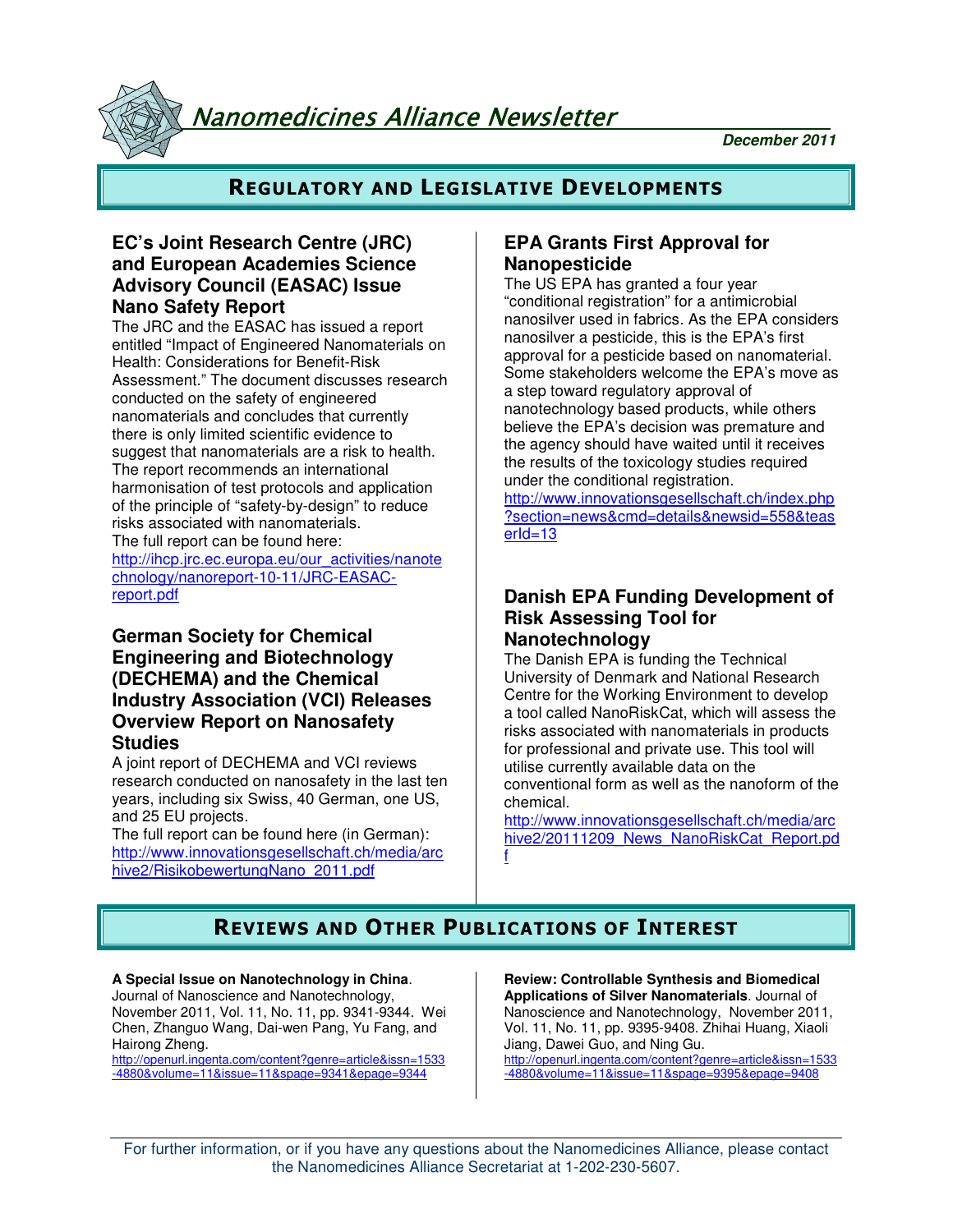**Synthetic Enzyme Inhibitor: A Novel Targeting Ligand for Nanotherapeutic Drug Delivery Inhibiting Tumor Growth Without Systemic Toxicity**. Nanotechnology, Biology, and Medicine, December 2011, Vol. 7, No. 6, pp.665-673. Debbi Liao, Ze Liu, Wolfgang Wrasidlo, Tingmei Chen, Yunping Luo, Rong Xiang, Ralph A. Reisfeld. http://www.nanomedjournal.com/article/PIIS154 9963411000980/abstract

**Methodologies to Anchor Dendrimeric Nanoconjugates to Solid Phase: Toward an Efficient in Vitro Detection of Allergy to ßlactam Antibiotics.** Nanotechnology, Biology, and Medicine, December 2011, Vol. 7, No. 6, pp. 682-685. Maria I. Montañez, Cristobalina Mayorga, Maria J. Torres, Miguel Blanca, Ezequiel Perez-Inestrosa.

http://www.nanomedjournal.com/article/PIIS154 9963411002851/abstract

**Polycationic Amphiphilic Cyclodextrin-based Nanoparticles for Therapeutic Gene Delivery**. Nanomedicine, December 2011, Vol. 6, Nol. 10, pp. 1697-1707. Alejandro Mendez-Ardoy, Koldo Urbiola, Cristina Aranda, Carmen Ortiz-Mellet, Jose Manuel Garcia-Fernandez, Conchita Tros de Ilarduya.

http://www.futuremedicine.com/doi/pdf/10.2217/ nnm.11.59

#### **Carbon Nanotube-medicated Wireless Cell Permeabilization: Drug and Gene Uptake**.

Nanomedicine, December 2011, Vol. 6, No. 10, pp. 1709-1718. Vittoria Raffa, Lisa Gherardini, Orazio Vittorio, Giuseppe Bardi, Afshin Ziaei, Tommaso Pizzorusso, Cristina Riggio, Stephanos Nitodas, Theodoros Karachalios, Khuloud T Al-Jamal, Kostas Kostarelos, Mario Costa, Alfred Cuschieri.

http://www.futuremedicine.com/doi/pdf/10.2217/nnm.1 1.62

**Review: Nanostructured Porous Siliconpolymer-based Hybrids: from Biosensing to Drug Delivery.** Nanomedicine, December 2011,

Vol. 6, No. 10, pp. 1755-1770. Lisa M. Bonnano, Ester Segal.

http://www.futuremedicine.com/doi/pdf/10.2217/nnm.1 1.153

## **Review: Grand Challenges in Modulating the Immune Response with RNAi Nanomedicines**.

Nanomedicine, December 2011, Vol. 6, No. 10, pp. 1771-1785. Meir Goldsmith, Shoshy Mizrahy, Dan Peer.

http://www.futuremedicine.com/doi/pdf/10.2217/nnm.1 1.162

# **Review: Challenges and Opportunities for**

**Structural DNA Nanotechnology**. Nature Nanotechnology, December 2011, Vol. 6, No. 12, pp. 763-772. Andre V. Pinheiro, Dongran han, William M. Shih, and Hao Yan. http://www.nature.com/nnano/journal/v6/n12/pdf/nnan o.2011.187.pdf

## **CONFERENCES AND WORKSHOPS**

#### **International Conference on Biomedical Engineering. December 10-12, 2011, Manipal Karnataka, India**

Medical applications of nanotechnology will be one of focus areas at this event http://uic.manipal.edu/icbme/#contact

#### **International Conference on Nanotechnology & Biosensors. December 28-30, 2011, Dubai, UAE**

Aims to foster cross-pollination between nanotechnology and biosensors http://www.icnb.org/index.htm

#### **Bionanotechnology III: From Biomolecular Assembly to Applications. January 4-6, 2012, Cambridge, UK**

Large natural and designed assemblies Single-molecule studies

Nanomaterials and devices in vitro Nanomaterials and devices in vivo Biomolecular self-assembly

http://www.biochemistry.org/Conferences/AllConferen ces/tabid/379/View/Conference/MeetingNo/SA121/De fault.aspx

### **Nano Health. January 15-16, 2012, Egypt, Cairo**

To address the future of nanotechnology, potential risks and regulatory issues New frontiers in drug delivery and therapeutics New frontiers in imaging and diagnosis Nanotechnology and the developing world

Roadmapping new technologies Novel medical materials and products

http://www.clocate.com/conference/Nano-Health-2012/13170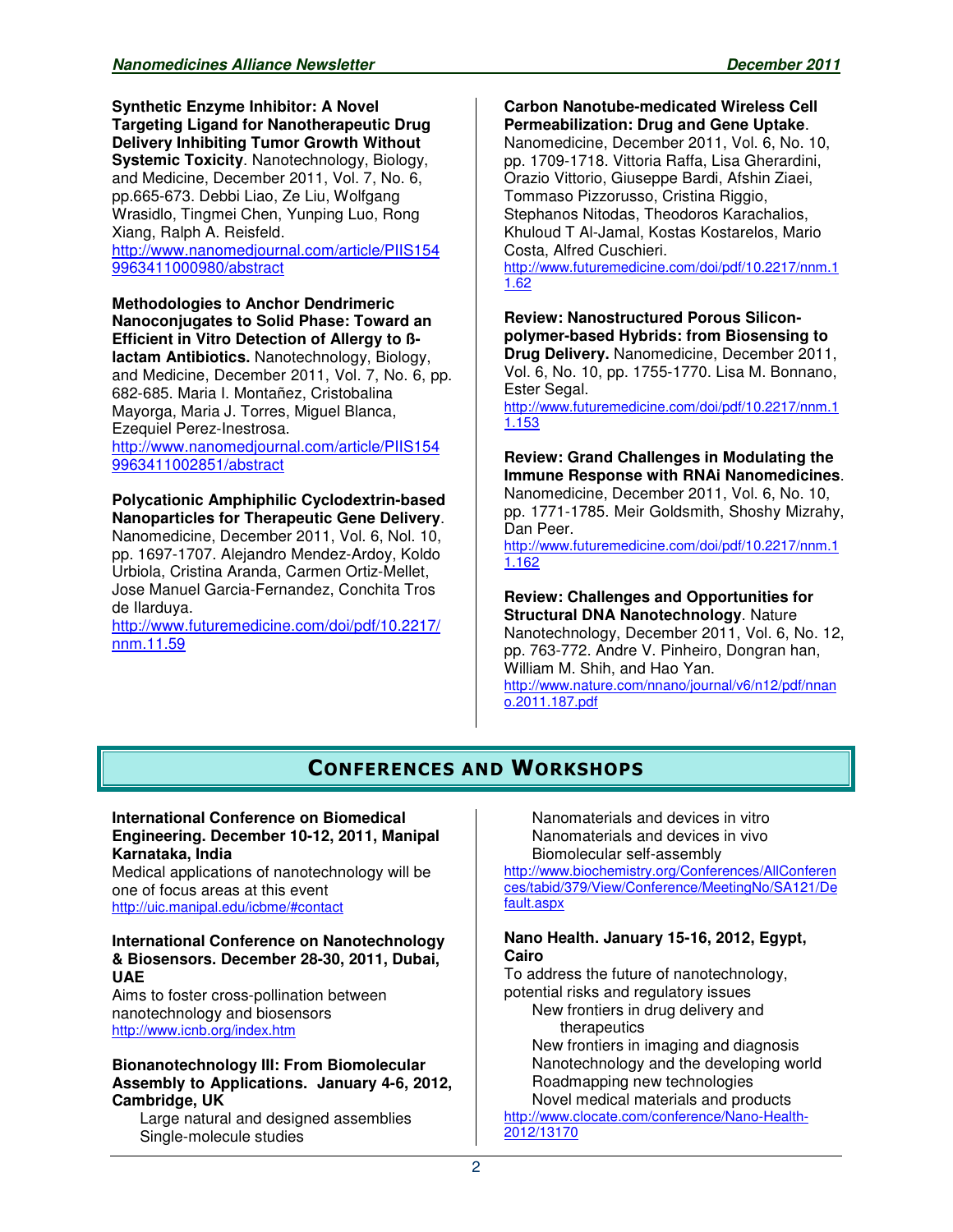#### **International Conference on Nanoscience and Technology. January 20-23, 2012, Hyderabad, India**

Advances in nanomaterial synthesis Technology and commercialization Energy applications Biotechnology and biomedical applications CNTs and graphene Physics of nanomaterials NEMS, lithography, etc. **Catalysis Nanocomposites** Surface engineering and tribology applications Advances in nanomaterials characterization Nanotoxicology and nanoregulatory aspects http://www.iconsat2012.com/

#### **Miami 2012 Winter Symposium: Nanotechnology in Biomedicine. February 26-29, 2012, Miami, FL**

Bionanomaterials Imaging **Sensors** Sequencing Drugs and diagnostics http://www.nature.com/natureconferences/miami /mws2012/index.html

### **BioNanoMed 2012. March 1-2, 2012, Krems, Austria**

Personalized medicine **Cancer** Regenerative medicine Diagnostics and therapy Multidisciplinary nano-technologies http://www.bionanomed.at/

#### **Nanotechnology, Biotechnology, and Spectroscopy International (ICNBS 2012) March 1-3, 2012, Cairo, Egypt**

**Nanotechnology** Biotechnology **Spectroscopy** http://ises-nakaa-conf.webs.com/

#### **EEE International Conference on Nano/Micro Engineered and Molecular Systems March 5-8, 2012, Kyoto, Japan**

Nanophotonics **Nanomaterials** Carbon nanotube based devices and systems Nanoscale robotics, assembly, automation Molecular sensors, actuators, and systems MEMS/NEMS and molecular sensors Microfluidics and nanofluidics

Micro and nano heat transfer Nanobiology, bio-informatics, nanomedicine Micro and nano fabrication Micro/nano sensors and actuators Micro/nanoelectromechanical systems

## http://www.ieee-

nems.org/2012/general\_info/introduction/

#### **NANO 2012 March 12-14, 2012, Omaha, NE**

**Nanomaterials Nanoparticles** Nanotech biomarker detection Applications of nanotechnology Drug delivery Antimicrobial activity of metals Nanotechnology Nano-arrays for cancer Nanomedicine Nano-sensors Nano-electronics Nano-devices http://www.omicsonline.org/nano2012/

#### **Nanomedicine: Visions, Risks, Potential. April 19-20, 2012, Berlin, Germany**

Will discuss trends in nanotechnological methods in medical applications, focusing on both scientific and technical aspects. http://www.nanodiara.eu/spring-conference-2012/

#### **The Joint European Summit for Clinical Nanomedicine 2012 (CLINAM 2012). May 7-9, 2012, Basel, Switzerland**

Clinical trials for nanomedicines Regulation, toxicology, ethics, sustainability Transition from research to industrial products

Strategic instruments in nanomedicines http://www.clinam.org/conference.html

#### **77th Prague Meetings on Macromolecules: Polymers in Medicine. July 8-12, 2012, Prague, Czech Republic**

Polymers for Nanomedicine Stimuli responsive polymers Polymers for Advanced Drug Delivery Polymers for Biomedical Applications Biomaterials for Tissue Engineering http://www.imc.cas.cz/sympo/pmm2012/

#### **Colloids and Nanomedicine 2012**. **July 15-17, 2012, Amsterdam, Netherlands.**

**Biomaterials** Tissue engineering and regenerative medicine Drug delivery **Biosensors**